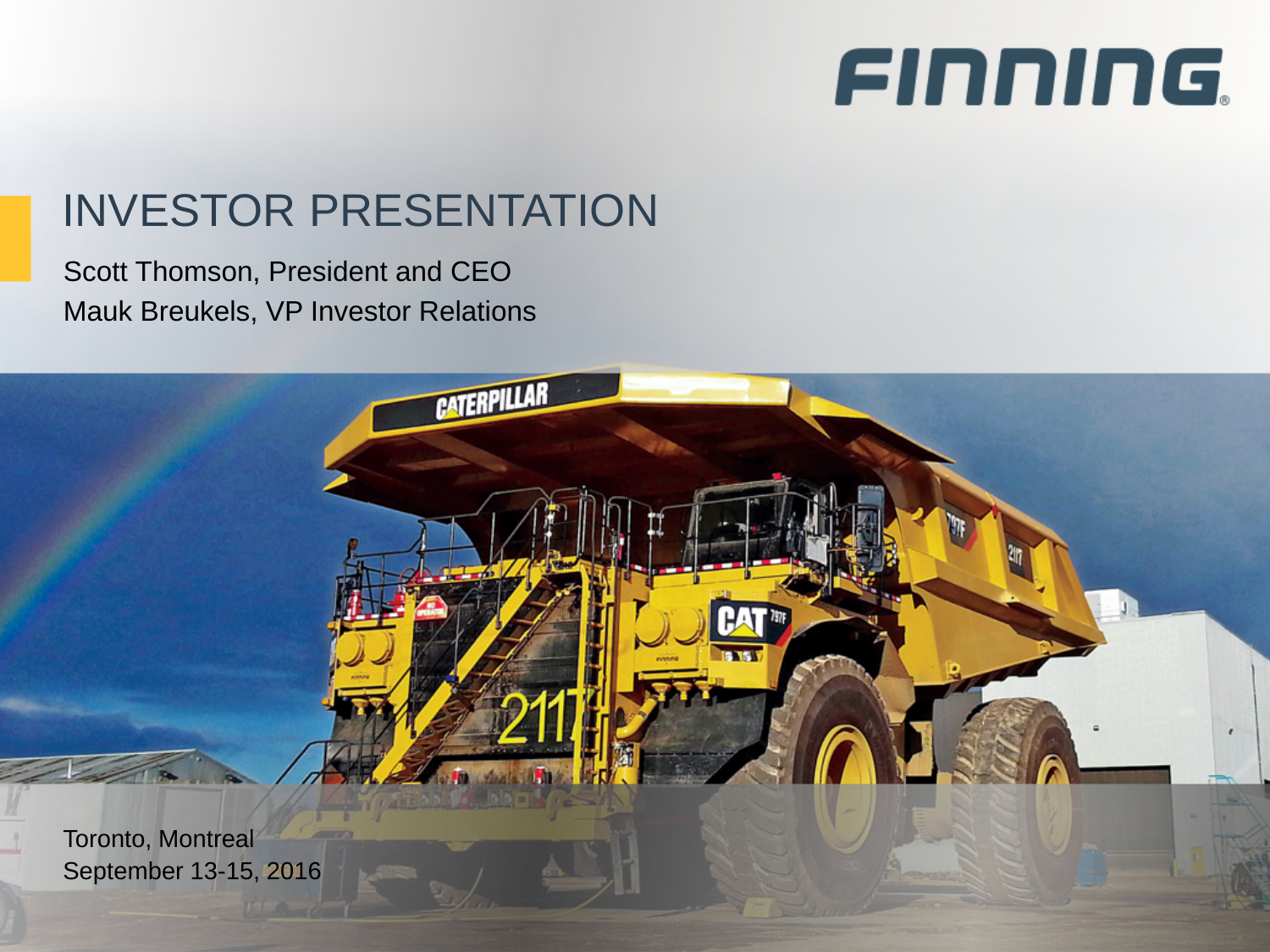## Forward Looking Information

## EINNING

This report contains statements about the Company's business outlook, objectives, plans, strategic priorities and other statements that are not historical facts. A statement Finning makes is forward-looking when it uses what the Company knows and expects today to make a statement about the future. Forward-looking statements may include words such as aim, anticipate, assumption, believe, could, expect, goal, guidance, intend, may, objective, outlook, plan, project, seek, should, strategy, strive, target, and will. Forward-looking statements in this report include, but are not limited to, statements with respect to: expectations with respect to the economy and associated impact on the Company's financial results; workforce reductions; distribution network and goodwill impairment; facility closures; expected revenue; expected free cash flow; EBIT margin; expected profitability levels; expected range of the effective tax rate; ROIC; market share growth; expected results from service excellence action plans; expected results from cost reductions and transformation initiatives; anticipated asset utilization; inventory turns and parts service levels; the expected target range of the Company's net debt to invested capital ratio; estimated loss on disputes regarding two power system projects in the UK, anticipated sale of non-core business in the U.K.; and the expected financial impact from the Alberta wildfires. All such forward-looking statements are made pursuant to the 'safe harbour' provisions of applicable Canadian securities laws.

Unless otherwise indicated by us, forward-looking statements in this report reflect Finning's expectations at September 13, 2016. Except as may be required by Canadian securities laws, Finning does not undertake any obligation to update or revise any forward-looking statement, whether as a result of new information, future events, or otherwise.

Forward-looking statements, by their very nature, are subject to numerous risks and uncertainties and are based on several assumptions which give rise to the possibility that actual results could differ materially from the expectations expressed in or implied by such forward-looking statements and that Finning's business outlook, objectives, plans, strategic priorities and other statements that are not historical facts may not be achieved. As a result, Finning cannot guarantee that any forward-looking statement will materialize. Factors that could cause actual results or events to differ materially from those expressed in or implied by these forward-looking statements include: general economic and market conditions; foreign exchange rates; commodity prices; the level of customer confidence and spending, and the demand for, and prices of, Finning's products and services; Finning's dependence on the continued market acceptance of products and timely supply of parts and equipment; Finning's ability to continue to improve productivity and operational efficiencies while continuing to maintain customer service; Finning's ability to manage cost pressures as growth in revenue occurs; Finning's ability to reduce costs in response to slowing activity levels; Finning's ability to attract sufficient skilled labour resources as market conditions, business strategy or technologies change; Finning's ability to negotiate and renew collective bargaining agreements with satisfactory terms for Finning's employees and the Company; the intensity of competitive activity; Finning's ability to raise the capital needed to implement its business plan; regulatory initiatives or proceedings, litigation and changes in laws or regulations; stock market volatility; changes in political and economic environments for operations; the integrity, reliability, availability and benefits from information technology and the data processed by that technology. Forward-looking statements are provided in this report for the purpose of giving information about management's current expectations and plans and allowing investors and others to get a better understanding of Finning's operating environment. However, readers are cautioned that it may not be appropriate to use such forward-looking statements for any other purpose.

Forward-looking statements made in this report are based on a number of assumptions that Finning believed were reasonable on the day the Company made the forwardlooking statements. Refer in particular to the Outlook section of this MD&A for forward-looking statements. Some of the assumptions, risks, and other factors which could cause results to differ materially from those expressed in the forward-looking statements contained in this report are discussed in Section 4 of the Company's current AIF and in the annual MD&A for the financial risks.

Finning cautions readers that the risks described in the MD&A and the AIF are not the only ones that could impact the Company. Additional risks and uncertainties not currently known to the Company or that are currently deemed to be immaterial may also have a material adverse effect on Finning's business, financial condition, or results of operations.

Except as otherwise indicated, forward-looking statements do not reflect the potential impact of any non-recurring or other unusual items or of any dispositions, mergers, acquisitions, other business combinations or other transactions that may be announced or that may occur after the date hereof. The financial impact of these transactions and non-recurring and other unusual items can be complex and depends on the facts particular to each of them. Finning therefore cannot describe the expected impact in a meaningful way or in the same way Finning presents known risks affecting its business.

*Monetary amounts are in Canadian dollars and from continuing operations unless noted otherwise*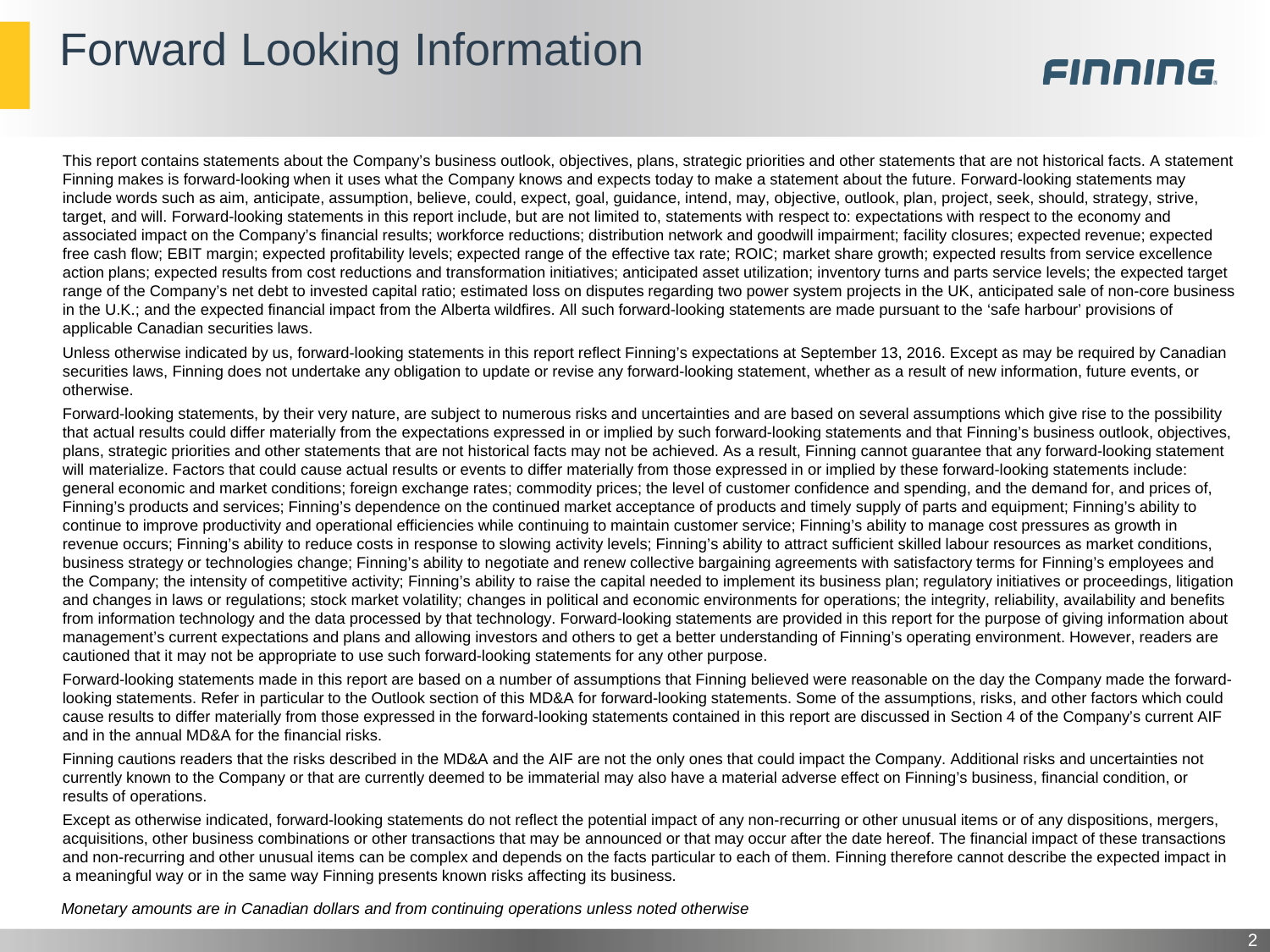## Finning Overview

## SINNILT

- World's largest Caterpillar dealer selling, renting and providing parts and service for Caterpillar equipment and engines
- Serving customers for over 80 years and delivering value to public shareholders for over 45 years
- Operating in Western Canada; Chile, Argentina, Bolivia; and the UK and Ireland
- Main industries: mining (oil sands, copper, coal), construction, power systems (prime power, petroleum, marine), and forestry
- ~12,300 employees





| <b>Market Statistics</b> <sup>(1)</sup> |  |
|-----------------------------------------|--|
|-----------------------------------------|--|

| <b>Ticker</b>              | FTT (TSX)   |
|----------------------------|-------------|
| <b>Share price</b>         | 23.52       |
| %52-week high              | 97%         |
| <b>Market Cap</b>          | 4.0B        |
| <b>Enterprise value</b>    | 5.1B        |
| <b>S&amp;P/DBRS</b> rating | BBB(+/high) |
| Dividend yield             | 3.1%        |
| FCF yield <sup>(2)</sup>   | 14.7%       |

**Financial Statistics - H1 2016**

| Revenue                                 | 2.8B        |
|-----------------------------------------|-------------|
| EBITDA <sup>(3)</sup>                   | <b>173M</b> |
| Adjusted EBITDA <sup>(3)(4)</sup>       | <b>229M</b> |
| Free cash flow <sup>(3)</sup>           | 94M         |
| Invested capital <sup>(3)</sup>         | 3.0B        |
| ND to Adjusted EBITDA <sup>(3)(4)</sup> | 2.2x        |
| <b>EPS</b>                              | 0.12        |
| Adjusted EPS <sup>(4)</sup>             | 0.39        |
| Annual dividend per share               | 0.73        |
| Dividend 5yr CAGR                       | 7.9%        |
|                                         |             |

(1) At Sep 7, 2016 (2) Last twelve months ended June 30, 2016 (4) See description of significant items in Q2/16 MD&A (3) See description of non-GAAP measures in Q2/16 MD&A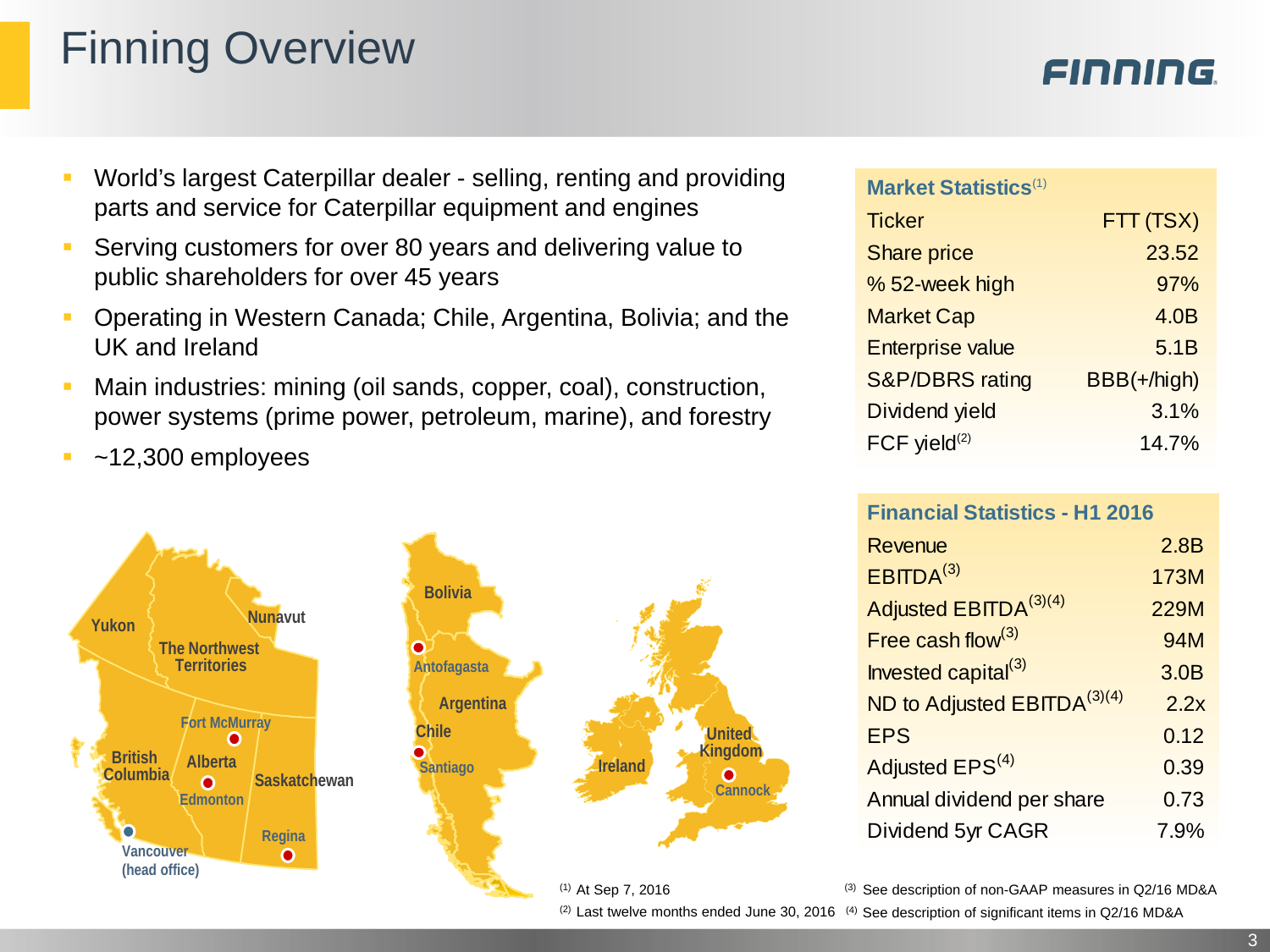## Compelling Value Proposition

### **Great products and resilient business model**

- Aligned with Caterpillar world's best heavy equipment company
- Operating in regions with significant long-term growth opportunities
- Serving diversified customer base
- Relatively stable product support business

### **Positioned for improved profitability**

- **Restructuring completed in all regions**
- **Business transformation driving sustainable improvement in customer and financial results**

### **Capital discipline**

- Generating strong free cash flow
- Solid balance sheet provides financial flexibility
- Secure dividend provides attractive yield

### **Committed to improving return on invested capital when markets recover**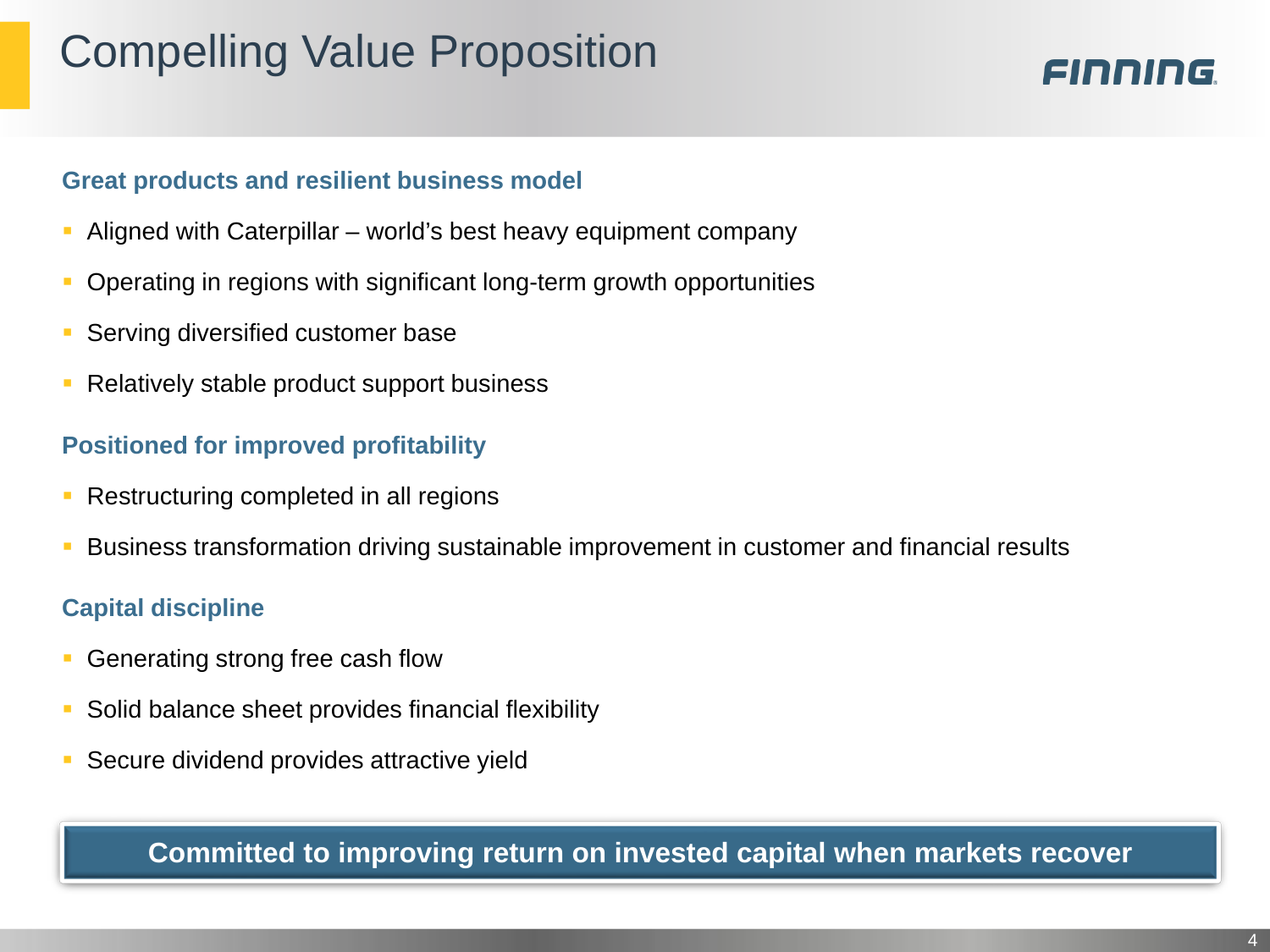### **Reduced cost structure driving improved profitability**

- Fixed SG&A costs<sup>(1)</sup> down 20% in 2016 from 2014 costs savings expected to meaningfully exceed \$150 million
- **Expect to exit 2016 with EBIT margin in the 6-7% range**

### **Weak markets, but product support resilient**

- Encouraged by improved product support activity in the oil sands
- Good line of sight into new equipment deliveries for existing projects in second half of 2016
- Outlook remains uncertain; recovery will be slow

### **Great progress on operational excellence priorities**

- Market share gains despite significantly reduced industry activity and increased competition
- Supply chain sustainable improvement in parts and equipment turns
- Service excellence efficiencies drive improved margins
- Customer loyalty up 5 points since December 2015 reflecting success of customer focused initiatives
- **Continued strong safety record**

 $<sup>(1)</sup>$  Excluding significant items and the Saskatchewan operation acquired on July 1, 2015</sup>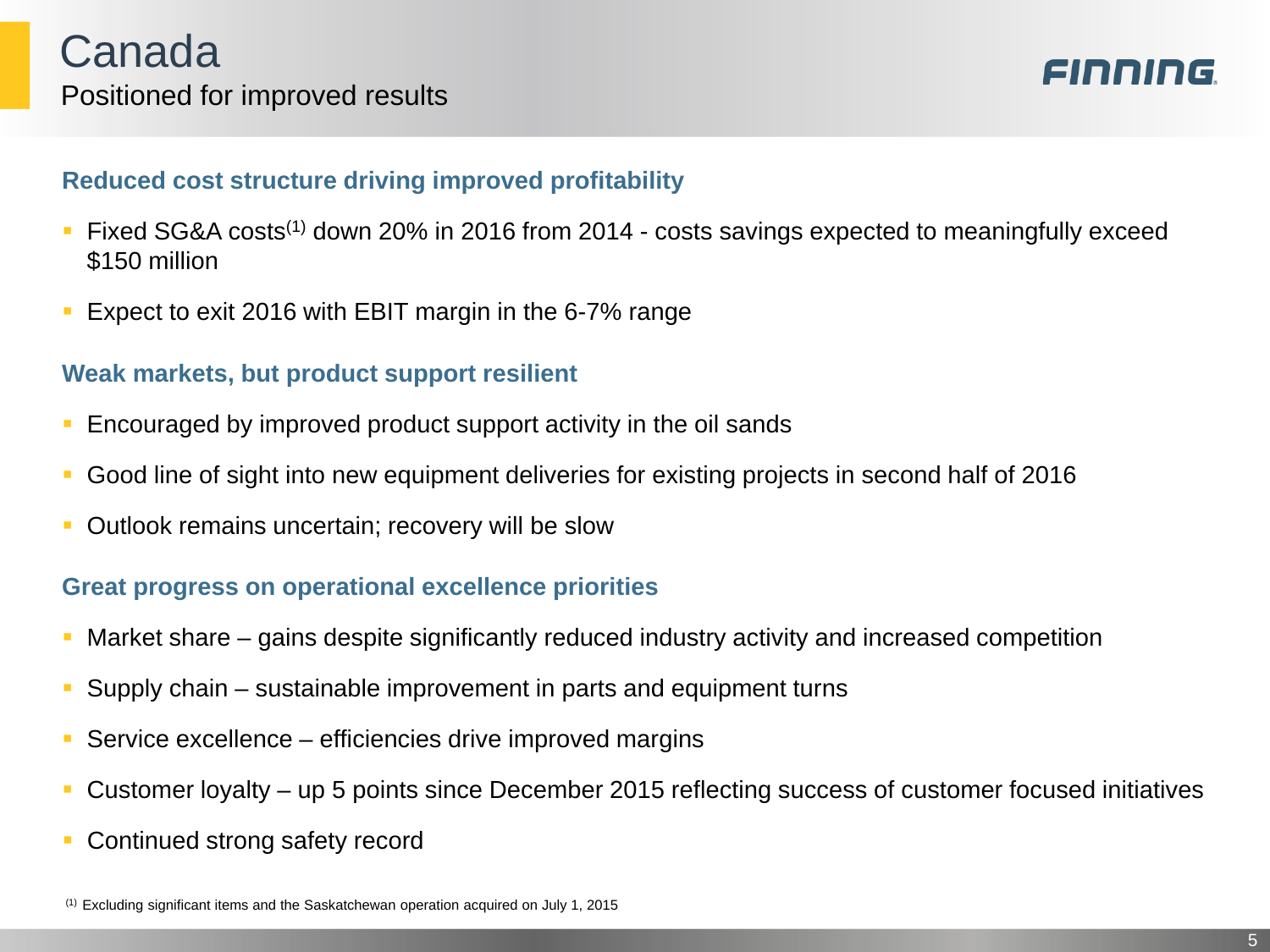## South America

Solid execution in challenging environment

### **Chile**

- Mining product support under pressure
	- Reduced copper production
	- Lower equipment utilization fleets are parked
	- **-** Delay of maintenance and major repairs
- **Construction activity remains weak**

### **Argentina**

- **Positive changes by the new government restoring business confidence** 
	- Main obstacles to economic growth have been lifted
	- **Plans for infrastructure program under development**
- Opportunity to restore market share in construction
	- Thoughtful investment in equipment inventory
- Vaca Muerta shale provides upside

### **Maintaining profitability**

- **Providing product support solutions to help mining customers achieve efficiencies and cost savings**
- **Proactively managing costs**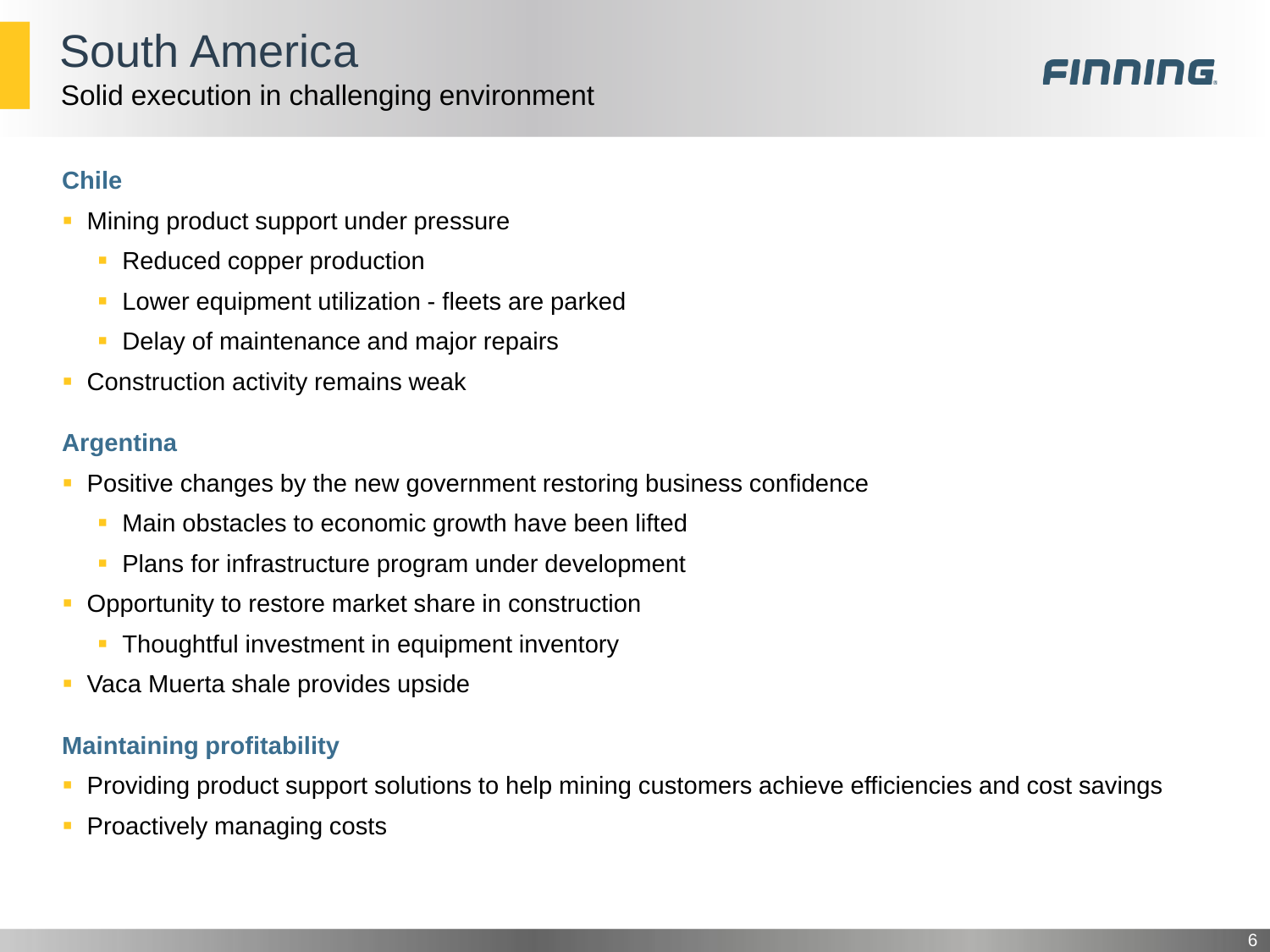## UK & Ireland

Transforming the business model to reduce costs and improve service

### **Optimizing facility network**

- Centralizing parts order and distribution points
- **Consolidating new equipment preparation**
- Strengthening field service operations
- **Consolidating back office support**

### **Completed strategic repositioning of power systems**

- Exited non-core business
- **Improving project execution**

### **Macro-economic landscape**

- Structural shift in equipment markets from coal mining and oil & gas toward general construction
- Construction, quarrying, and plan hire activity is robust but very competitive
- **Positive outlook for electric power generation in capacity and data centre markets**
- **BREXIT impact** 
	- Economic uncertainty undermines business confidence
	- Expect short-term FX volatility and some pressure on top line
	- Provides impetus to execute business transformation plan with urgency





Expect to return to historic profitability levels by end of 2016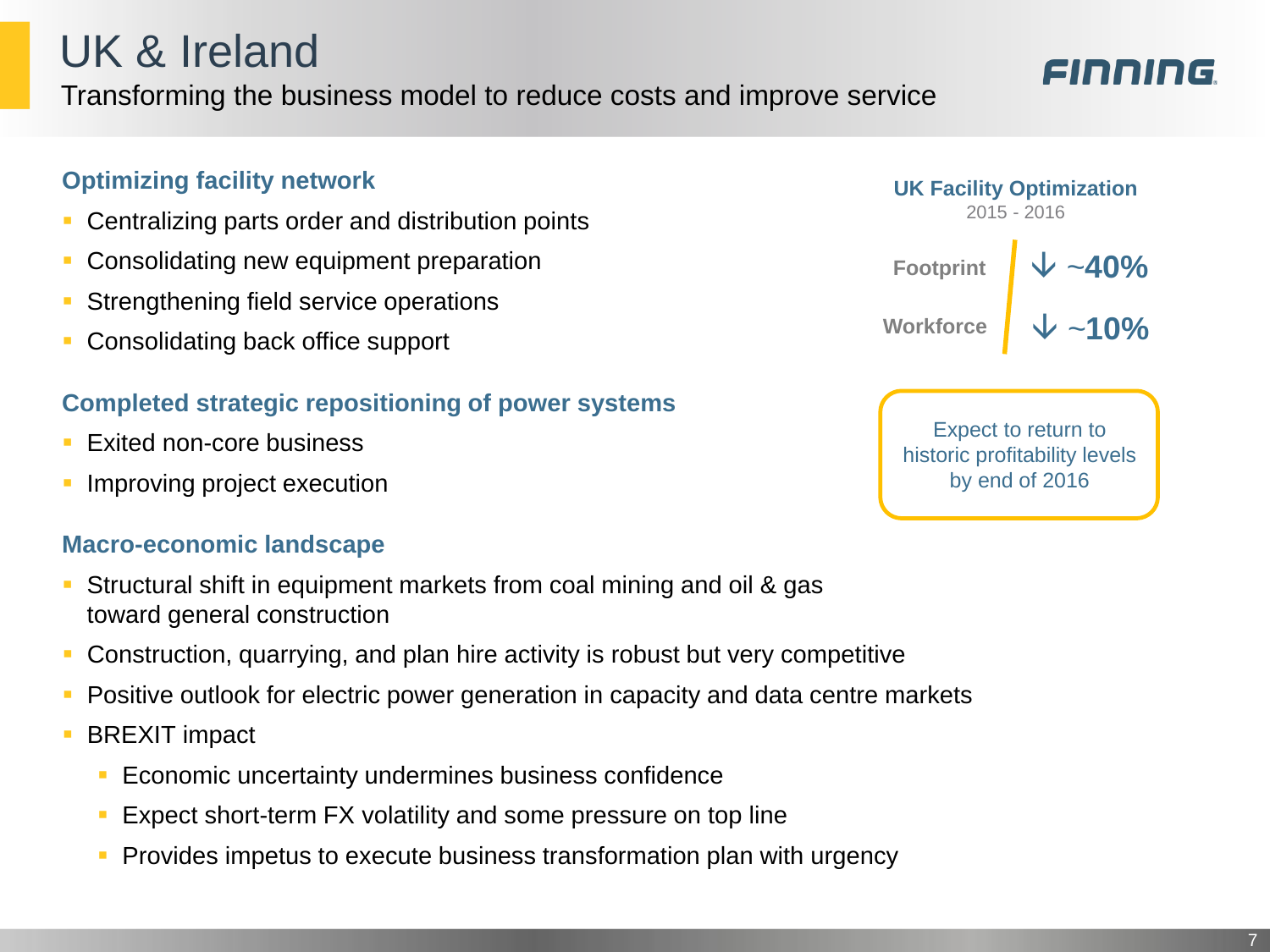## Strong Free Cash Flow

### Healthy balance sheet provides financial flexibility

## EINNING

| \$ millions                    | 2012  | 2013 | 2014 | 2015 | H1 2016 |
|--------------------------------|-------|------|------|------|---------|
| EBITDA <sup>(1)</sup>          | 701   | 737  | 720  | 126  | 173     |
| Adjusted EBITDA <sup>(1)</sup> | 701   | 737  | 749  | 604  | 229     |
| Net rental expenditures        | (93)  | (73) | (35) | (24) | 35      |
| Net capital expenditures       | (170) | (74) | (63) | (54) | (38)    |
| Free cash flow                 | (37)  | 441  | 483  | 325  | 94      |



- Targeted investments in maintenance capex and innovation / digital agenda are discretionary and based on strength and timing of free cash flow
- **Rental investment flexible to market demand**
- **Continued focus on reducing surplus equipment inventory**
- **Expect free cash flow to be modestly above \$300 million in 2016**

### **Net Debt to Adjusted EBITDA**(1)

**Dividend % of Adjusted EBITDA**(1)

### **Dividend % of FCF**











Q1/15 Q2/15 Q3/15 Q4/15 Q1/16 Q2/16

(1) See description of non-GAAP measures and significant items in Q2/16 MD&A